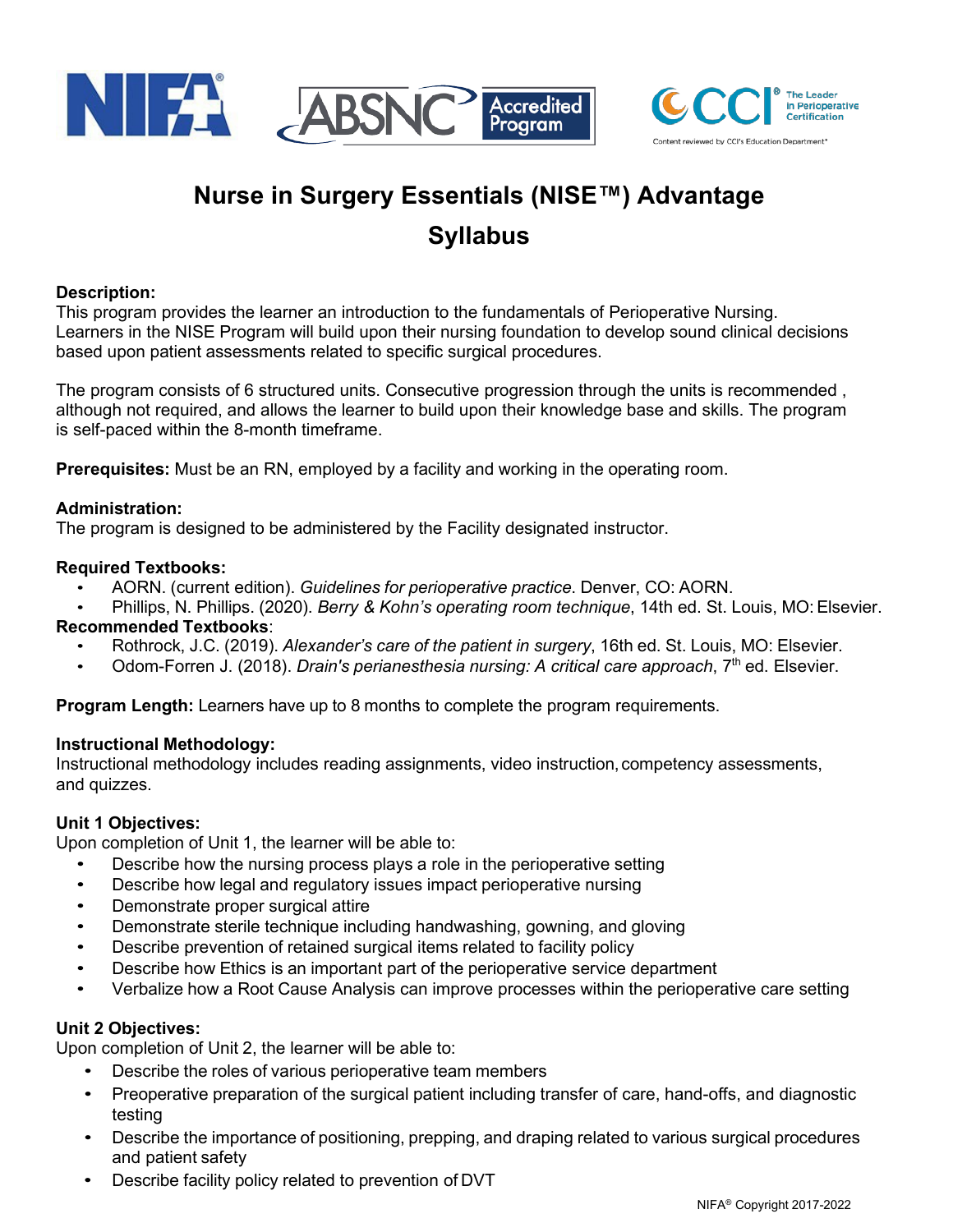#### **Unit 3 Objectives:**

Upon completion of Unit 3, the learner will be able to:

- Discuss the importance of environmental cleaning and demonstrate proper roomturnover
- Discuss the importance of surgical smoke safety
- Discuss the importance of sharps safety
- Discuss the importance of radiation safety for staff and patients within the perioperative setting

#### **Unit 4 Objectives:**

Upon completion of Unit 4, the learner will be able to:

- Describe the differences between disinfection, sterilization, and decontamination
- Identify commonly used surgical instruments, sutures, and staplers within the OR setting
- Discuss the importance of Infection prevention

#### **Unit 5 Objectives:**

Upon completion of Unit 5, the learner will be able to:

- Identify common surgical medications and demonstrate medication safety
- Describe the differences between general, local, and moderate anesthesia
- Identify specialized surgical equipment including lasers, pneumatic tourniquets, and electrosurgical units
- Demonstrate the proper use of pneumatic tourniquet
- Demonstrate proper ESU safety

#### **Unit 6 Objectives:**

Upon completion of Unit 6, the learner will be able to:

- Discuss different wound care, drains, and dressings used in the perioperative setting
- Describe potential postoperative complications
- Discuss methods for pain management
- Identify emergency situations in the perioperative setting

## **Grading Scale:**

### **Quizzes**

- $A = 92\% 100\%$
- $B = 85\% 91\%$
- $F = 84\%$  and below

#### **Competencies:**

Received 30. At least five competencies must be submitted as a sampling of the preceptor's evaluation of the learner's progress. Competencies were developed by the Education Division of the CCI.

#### **Final Exam:**

After completing all program requirements learners will be provided with access to the CFPN®\* Knowledge Based Test, the first component of the CFPN® credential. The exam fee is included in the cost of the NISE program and serves as the Final Exam. Completing the CFPN® exam is a requirement for completing the NISE program.

#### **Program Awards:**

- **Certificate of Mastery**  Indicates that the learner has successfully completed the program with a passing grade on the final assessment.
- **Certificate of Completion**  Indicates that the learner did not achieve a passing grade on the final assessment, however, learner did successfully complete all required program assignments.
- 70.8 CEs through the California Board of Nursing.